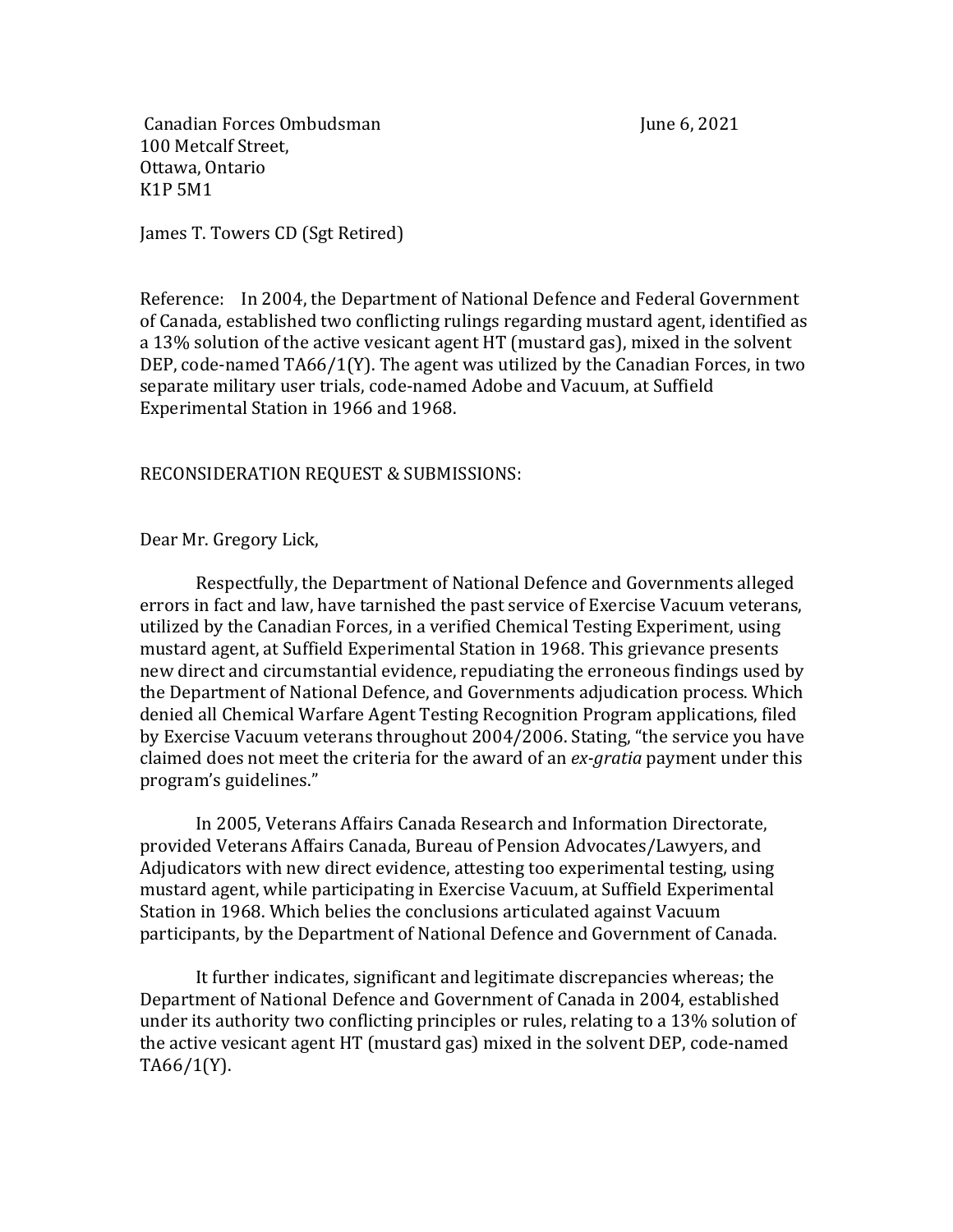Adobe participants, who first evaluated the agent, during a three-day military exercise at Suffield Experimental Station in 1966, were advised they met all criteria which earned them recognition and the award of an *ex-gratia* payment. Under its authority, the Department of National Defence, and Government of Canada deemed TA66/1(Y), as being a chemical warfare agent in 2004.

Vacuum participants, who evaluated newly developed protective clothing and equipment at Suffield Experimental Station in 1968, entailed soldiers crawling throughout a 500-meter field, contaminated with the same identical chemical warfare agent, as that used in Adobe. In addition, Vacuum participants were utilized in further experimental activities, involving the mixing and heating of toxic chemicals into much more potent and dangerous, vapours and smokes.

Under its authority, the Department of National Defence, and Government of Canada, deemed mustard agent, code-named  $T\frac{A66}{I(Y)}$  as being a proven and safe training agent, for Vacuum participants in 2004. Stating, "most participants were exposed to "CS" tear gas. This and other chemical warfare training agents, help create realistic battle conditions without toxic effects of chemical agents. The user trial/troop test code-named Exercise Vacuum, was, overall deemed to be a training event."

That adjudication, does not accord with new direct evidence, provided by Veterans Affairs Canada Research and Information Directorate, nor does it accord with the legal affirmations, made by the Bureau of Pension Advocates, and Adjudicators who testified. "Based on additional information from our Veterans Affairs Canada Research and Information Directorate, the evidence indicates that you could have been exposed to mustard gas or similar agent, while in the performance of your military duties, when experimental testing was being performed at Suffield Experimental Station."

The legitimate statutory interpretation, of the agent used during Vacuum, is that of mustard agent. Veterans Affairs Canada Research and Information Directorate, Bureau of Pension Advocates, Adjudicators, and Veterans Affairs Canada, are completely silent regarding, a 13% solution of the active vesicant agent HT (mustard gas) mixed in the solvent DEP, as being a proven and safe training agent.

This grievance supports and rightfully recognizes Adobe participant's, participation in the evaluation of mustard agent, code-named  $T\text{A}66/1(Y)$  in 1966. Furthermore, supports their recognition as test subjects, and the authorization of their receiving the award of an *ex-gratia* payment, of \$24,000 in 2004.

This grievance does however, objects to the alleged, discriminatory behaviour towards participants of Exercise Vacuum, who were denied recognition and the award of an *ex-gratia* payment, after being utilized by the Canadian Forces,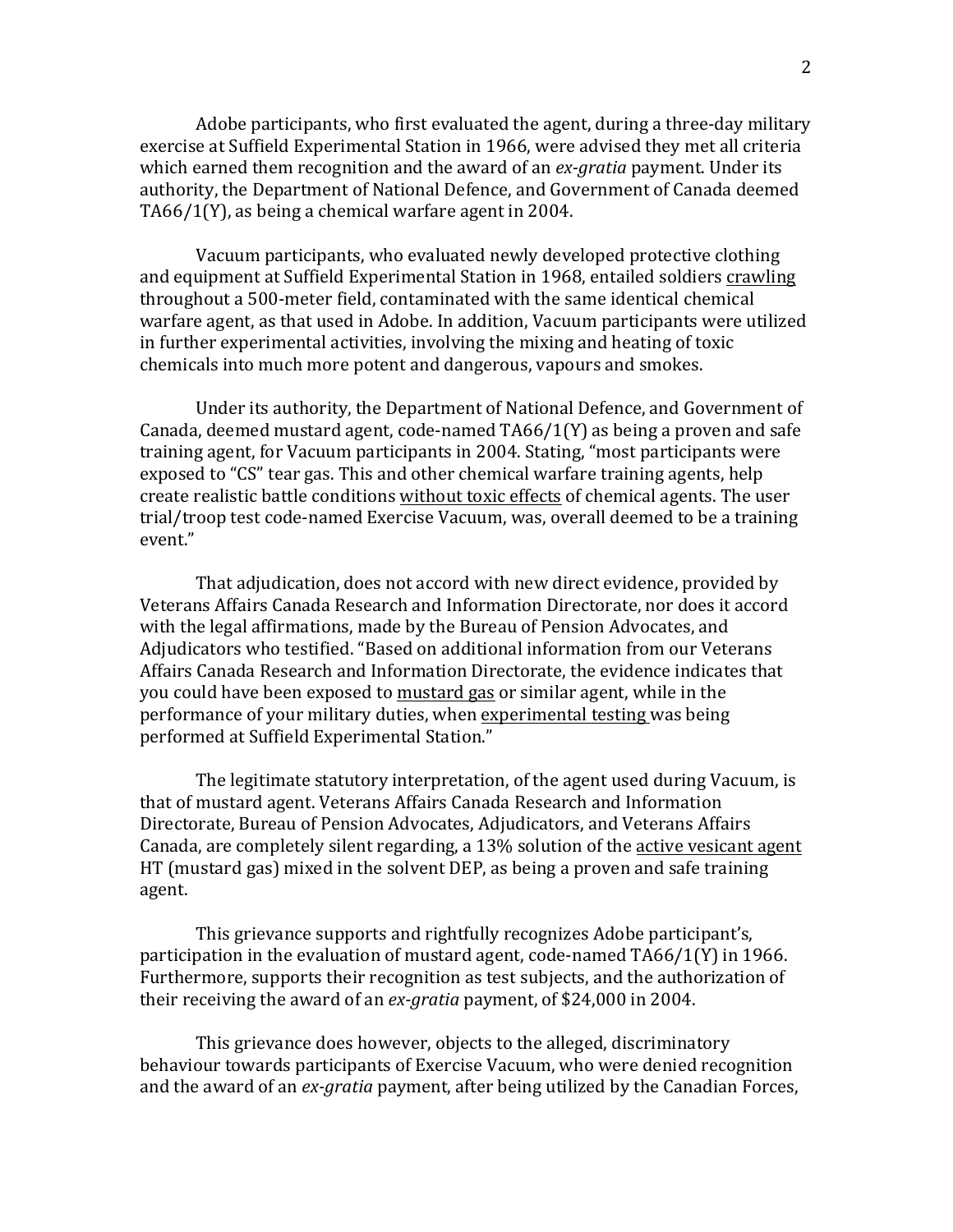and Suffield Experimental Station, in experimental testing, using mustard agent and other lethal chemicals, in 1968.

Therefore, the Department of National Defence, and Government's final decisions pursuant to Vacuum participants, is considered to be defective and is being disputed in this grievance. The Bureau of Pension Advocates, Veterans Affairs Canada, and Adjudicators have verified the legitimacy, of the Research Directorate's evidence, in its representation of that direct evidence, in favourable Disability Pension Entitlement claims, noted in new evidence.

This grievance, is particularly concerned with the following issues, the truth, rule of law, procedural fairness, and legal interpretations. Moreover, the integrity of the applicable standard of a review process, pursuant to compensation for veterans utilized by the Canadian Forces, in Chemical Testing Experiments/Chemical Warfare Experiments, is that of correctness.

#### SUMMARY:

February 9, 2007 new direct and circumstantial evidence, obtained from the Pension Advocate/Lawyer Jane Michael's, Appeal By Written Submission, clearly negates the testimonies presented by the Director Casualty Support and Administration, and that of the Assistant Deputy Minister (Human Resources-Military). Who denied experimental testing, using mustard agent, while participating in the User Trial/Troop Test code-named Exercise Vacuum, during Regular Force service at Suffield Experimental Station in 1968.

#### First, case;

*"Based on additional information from our Veterans Affairs Canada Research and*  Information Directorate, the evidence indicates that you could have been exposed to *mustard gas or a similar agent, while in the performance of your military duties when* experimental testing was being performed at Suffield Experimental Station while participating in Exercise Vacuum during your Regular Force service.

Although there is no medical documentation to show that you suffered respiratory *effects* as a result of this testing, current medical research suggests that the development of long-term respiratory effects such as chronic bronchitis, may occur in *the absence of an acute respiratory response following exposure to mustard agents.* 

*Based* on the available evidence and in resolving any doubt in your favour, the *Department concludes your Chronic Bronchitis arose out of your Regular Force service."*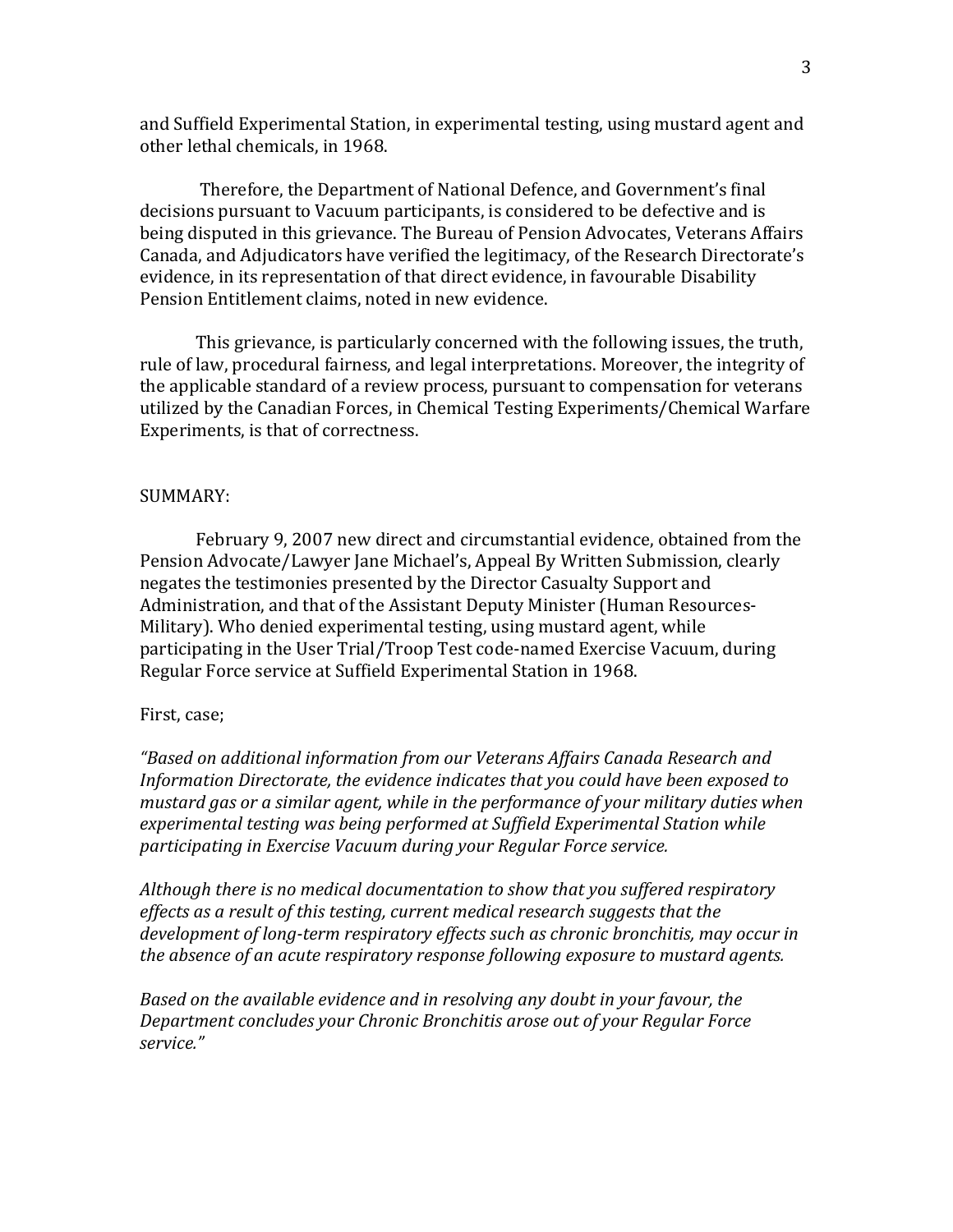#### Second, case;

*"Based on information obtained from the Veterans Affairs Canada Research and Information Directorate, the Department acknowledges your participation in Exercise* Vacuum, at the Defence Research Experimental Suffield in 1968. This information *indicates that you may have been exposed to mustard agents. Although there is no medical documentation, to show that you suffered any respiratory effects, as a result of this exposure, current medical research suggests that development of long-term* respiratory effects, such as chronic obstructive pulmonary disease, may occur in the *absence of an acute respiratory response following exposure to mustard agents.* 

As the evidence indicates that an association exists between a past exposure to mustard agents, and the development of your type of respiratory condition, the *Department resolves any doubt in your favour, and concludes that your Chronic* **Obstructive Pulmonary Disease arose out of your Regular Force service.** 

## The Department, therefore, grants disability pension entitlement under subsection 21(2) of the Pension Act."

The validity of Veterans Affairs Canada Research and Information Directorate's evidence in 2005, is uncontestable and provides legitimate evidence, attesting too experimental testing, using mustard agent during the user trial codenamed Exercise Vacuum, in 1968. Providing causation, during Regular Force service, which belies the alleged errors in fact and law, propagated by the Department of National Defence, and Government of Canada throughout 2004/2006.

Suffield Report No. 250 corroborates the Canadian Forces, and Suffield Experimental Station, utilized 681 soldiers from Exercise Vacuum, during Local Trial No. 364. In which soldiers, were directed by the Canadian Forces, and Suffield Experimental Station, to crawl throughout a 500-meter field, contaminated by means of agricultural sprayers, with a 13% solution of the active vesicant agent HT (mustard gas), mixed in the solvent DEP.

In addition, the Suffield Report reveals the Canadian Forces, and Suffield Experimental Station, conducted further experimental activities, throughout Exercise Vacuum, without advising or obtaining consent from participating veterans. Whereas, the Canadian Forces and Suffield Experimental Station, mixed and heated toxic chemicals, through "Thermal Exhaust Generators." Which directly injected mixed toxic chemicals, into the hot manifold exhaust systems of military jeeps? This relevant evidence was not considered previously, in support of veterans Regular Force service claims, of being exposed to dangerous toxic substances.

*"During combustion, both chemicals involved produce toxic smoke. CS generates hydrogen cyanide, while MeC12 (methylene chloride) generates hydrogen chloride and chlorine. Both give copious amounts of carbon monoxide."*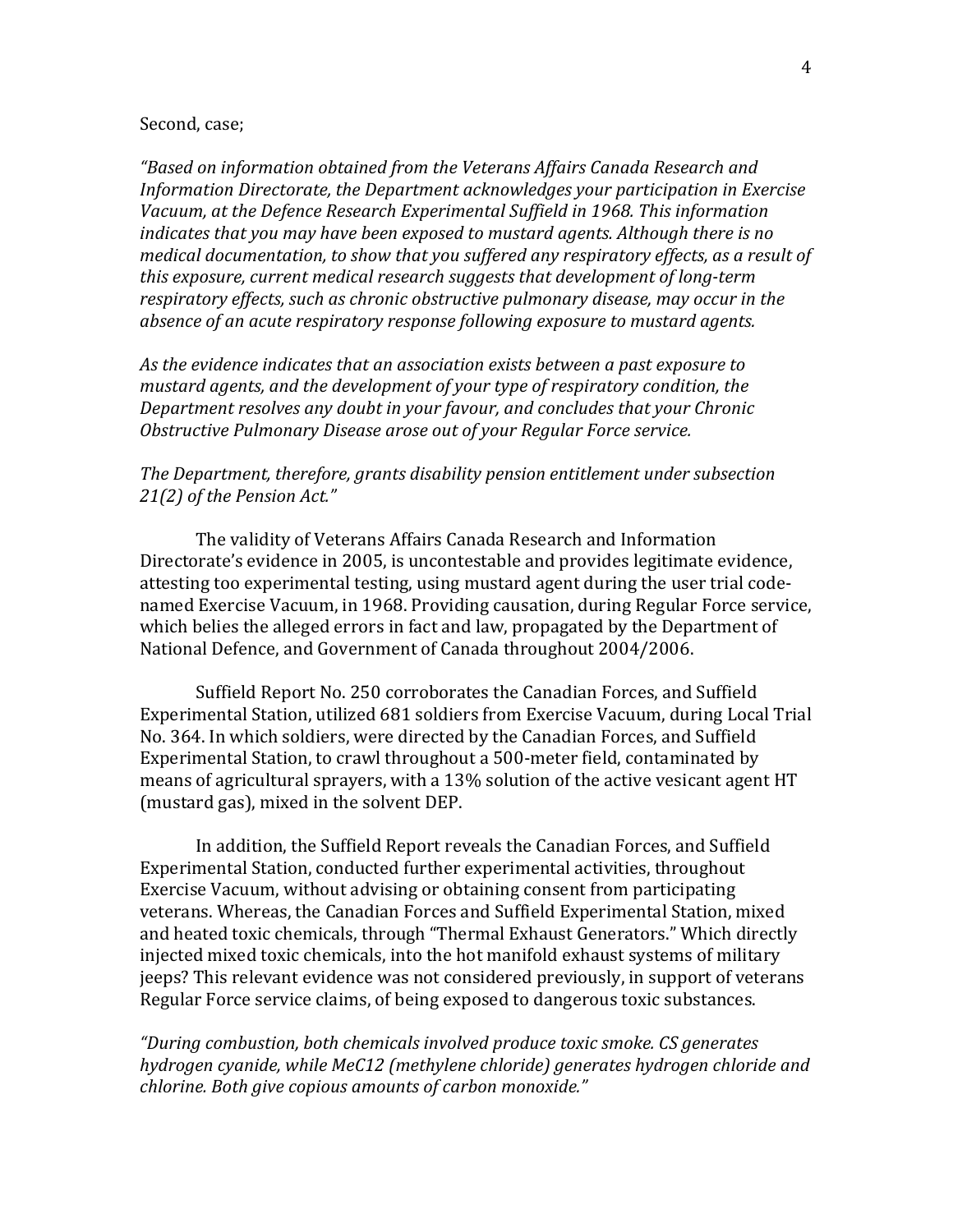November 20, 2005 the Director Casualty Support and Administration, specifically stated in correspondence, and;

*"Research on the other hand involves, by its very nature, investigations into realms for* which knowledge may not exist and often involves an element of risk that is not entirely predictable. It is within this context that the mandate of the Chemical Warfare Agent Testing Recognition Program was defined to recognize those soldiers that took part in experimental activities, but not training."

Chemicals used during Exercise Vacuum in 1968, were later identified in the Pension Advocate Iane Michael's, 2007 Appeal By Written Submission stating, and;

*"At the time, the toxic nature of many of the chemicals used was significantly underestimated, and that is verified in the attached updated report from the Department of National Defence (EA-C4)* which lists the training agents (p. 3 of report) used in Exercise Vacuum and provides toxicity assessment done in 1968 at the *time* of the Exercise, and an updated toxicity assessment in 1999. The Board will note without question that the toxic effects of the majority of these chemicals were found in 1999 to be much more potent and dangerous, than what they were thought to be when *used in Exercise Vacuum in 1968."*

Allegedly, in error of fact and law, the Department of National Defence, offered a much less ominous description of the dangerous and toxic chemicals, used or created, during the user trial code-named Exercise Vacuum, by incorrectly stating and;

*"Throughout Exercise Vacuum, most participants were exposed to "CS" tear gas. This* and other chemical warfare training agents used in the exercise helped create realistic *battle conditions, but without the toxic effects of chemical agents that would be used in wartime."*

November 20, 2005 correspondence stemming from the Director Casualty Support and Administration is found to be in discord with direct evidence, provided by Veterans Affairs Canada Research and Information Directorate. The (DCSA) allegedly, in error of fact and law testified, and;

"As requested in your letter dated 24 June 2005, a first-level review of your Chemical *Warfare Agent Testing Recognition Program application has been completed. Exercise* Vacuum, as part of a series of activities that started early in the 1960s, was conducted *in* order that the Canadian Forces could study the requirements for chemical warfare *Defence. It is considered to be a training event specifically because there were no chemical* warfare agents tested nor were soldiers used as human subjects in any experiment using chemical warfare agents, during the course of the Exercise.

*Prior to the exercise, the staff of the Canadian Forces Nuclear, Biological and Chemical School* were tasked to write the necessary chemical warfare procedures and drills required for Exercise Vacuum and they then trained unit instructors in chemical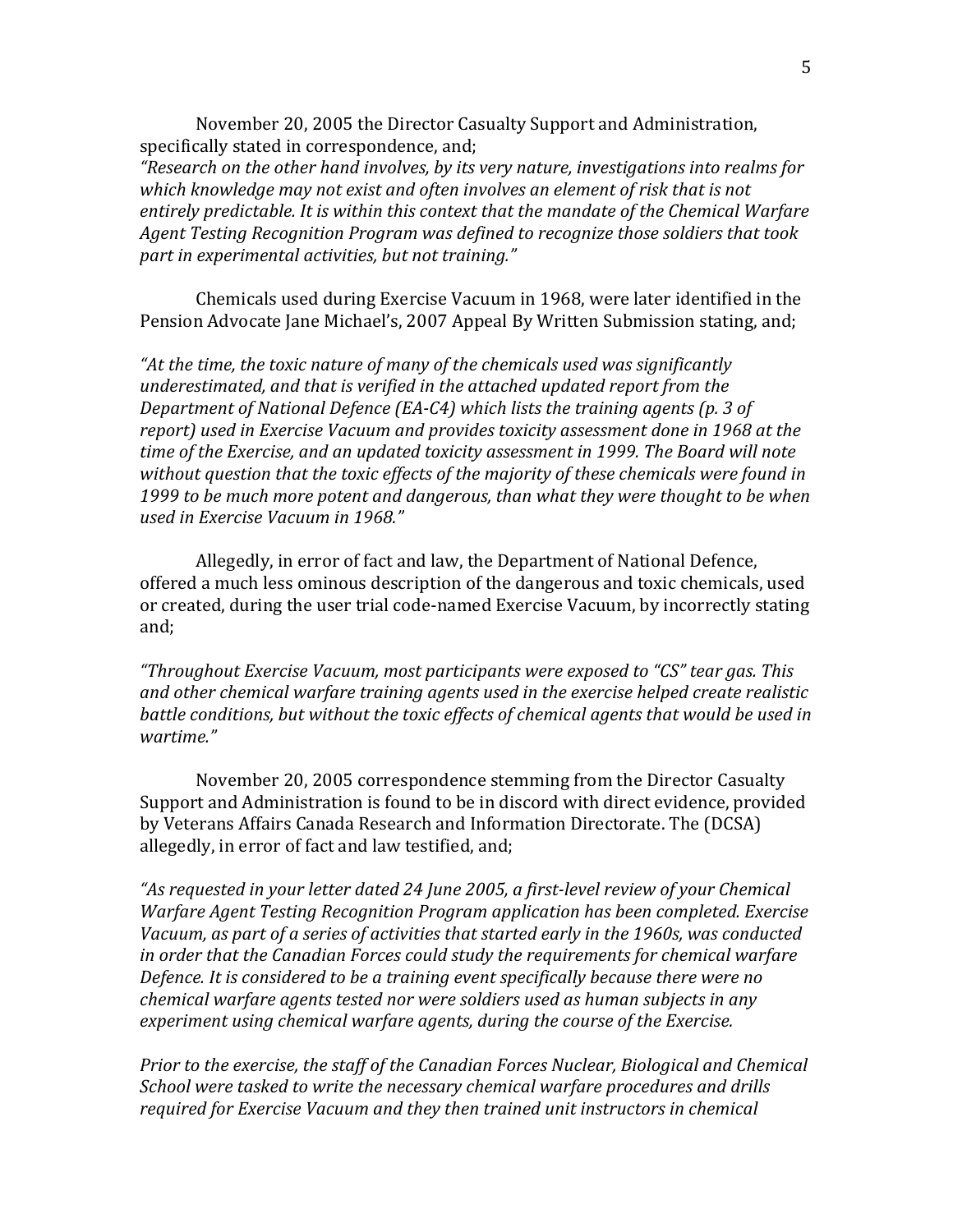*warfare at the units' home stations. Units selected to participate in Exercise Vacuum,* undertook refresher training before they deployed to Suffield. Additionally, the first 10 days of Exercise Vacuum were allocated to the conduct for the demands of this *exercise.*

*There* is no doubt that the troops participating were contaminated during the course of the training exercise, as this would represent the reality of chemical warfare. By the *time that Exercise Vacuum took place, training agent TA66/1(Y)* was proven to be a safe and effective training agent and its use in the context of a training exercise, did not present a risk, that exceeded that which a trained professional, would be expected *to encounter in the exercise of his duties.*

*While* many training activities involve an element of risk, training should involve no *more risk to the subject, than what can be reasonably expected in the exercise of their* profession, as long as the required safety precautions are respected. Research on the other hand involves, by its very nature, investigations into realms for which knowledge *may not exist, and often involves an element of risk that was not entirely predicable.* 

*It is within this context, that the mandate of the Chemical Warfare Agent Testing Recognition Program, was defined to recognize those soldiers that took part in experimental activities."*

November 23, 2005 correspondence stemming from the Assistant Deputy Minister (Human Resources-Military) is found to be in discord with direct evidence, provided by Veterans Affairs Canada Research and Information Directorate. The (ADM) allegedly, in error of fact and law testified, and;

"I have carefully considered your request of 9 May 2005, for a second-level review of *the initial decision to deny your application for an ex-gratia payment under the Chemical Warfare Agent Testing Recognition Program. Exercise Vacuum consisted of three phases, and at no time during any phase of this exercise were chemical warfare agents* used for experimental purposes. Phase One of the exercise was familiarization and training in Suffield and lasted seven days.

*This* phase ended with some soldiers, dressed in full protective gear, crawling through *a field contaminated with TA66/1(Y), a 13 percent solution of mustard gas dissolved in*  diethyl phthalate to which a fluorescent dye had been added. TA66/1(Y) was used for *the purpose of instilling confidence in the troops, with respect to their equipment and battle drills.*

*Throughout Exercise Vacuum, most participants were exposed to "CS" tear gas. This* and other chemical warfare training agents used in the exercise helped create realistic battle condition, but without the toxic effects of chemical agents that would be used in *wartime.*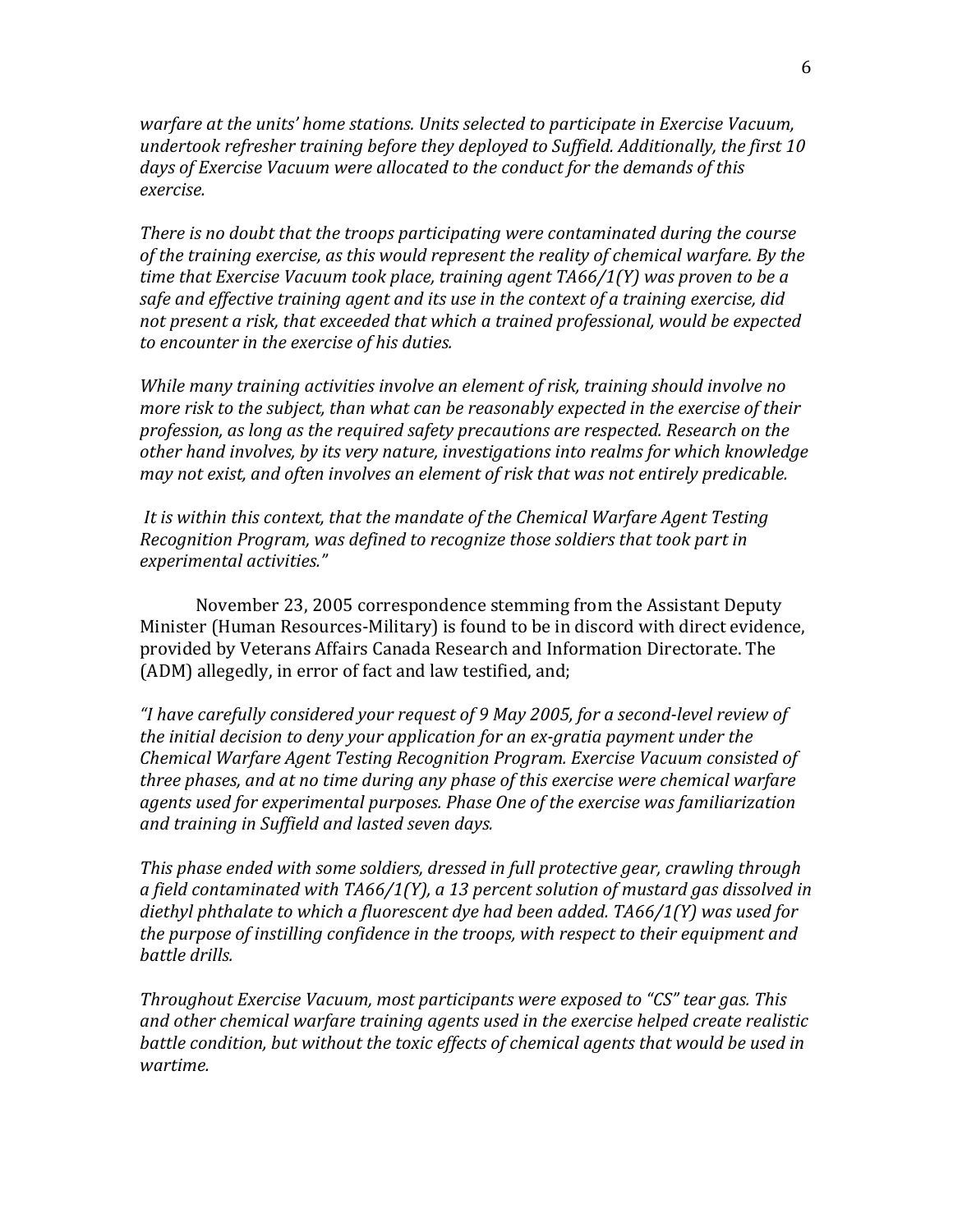The Chemical Warfare Agent Testing Recognition Program was established by the Government of Canada to recognize the exceptional efforts of those Suffield and *Ottawa-based Veterans who were chemical warfare agent test subjects. The Program* was not designed to compensate those Veterans who may have been exposed to *chemical* warfare training agents during routine training or in the normal course of their duties. On this basis your appeal must be denied."

The following testimony was obtained from the Pension Advocate/Lawyer Jane Michael's, Appeal By Written Submission, dated February 9, 2007. This evidence, clearly establishes the true purpose, of the user trial code-named Exercise Vacuum, and legitimizes the direct evidence, of experimental testing, using mustard agent, and other lethal chemicals, during the User Trial/Troop Test code-named Exercise Vacuum, in 1968. Stating and;

"Rather than a simple simulation exercise, Exercise Vacuum involved the use of real toxic chemicals, the true purpose of the Exercise being to evaluate the effectiveness of *the protective clothing and equipment, and to also evaluate the reaction of troops in a real life exposure to toxic substance.* 

The Department, since the date of the Appellant's Decision, has dramatically changed *its approach based on new information brought to its attention. That dramatic change is* that the Department no longer denies claims to individuals who took part in *chemical warfare testing at Suffield in exercises such as Exercise Vacuum. The new Department policy now recognizes the exposure to mustard gas and other toxic* substances dose not necessarily cause any symptomatology at the time of exposure, and that long-term lung damage can evolve many years after the exposure.

The Department also recognizes that the very fact that soldiers were exposed to mustard gas and other such lethal chemicals is enough to create a reasonable doubt *that* their chronic lung disease diagnosed many years later, resulted from that *exposure."*

#### REQUEST:

That reconsideration, on the basis of alleged, errors in fact and law, be given in this particular case. Whereas, new direct evidence provided by Veterans Affairs Canada Research and Information Directorate in 2005, unquestionably corroborates, the Canadian Forces and Suffield Experimental Station, utilized 681 soldiers, from the user trial/troop test code-named Exercise Vacuum, as test subjects during experimental testing. Using an active vesicant agent HT (mustard gas) code-named TA66/1(Y), during Local Trial No. 364, at Suffield Experimental Station in 1968.

In Addition, the Canadian Forces and Suffield Experimental Station, conducted further experimental activities. Involving the mixing, and heating of toxic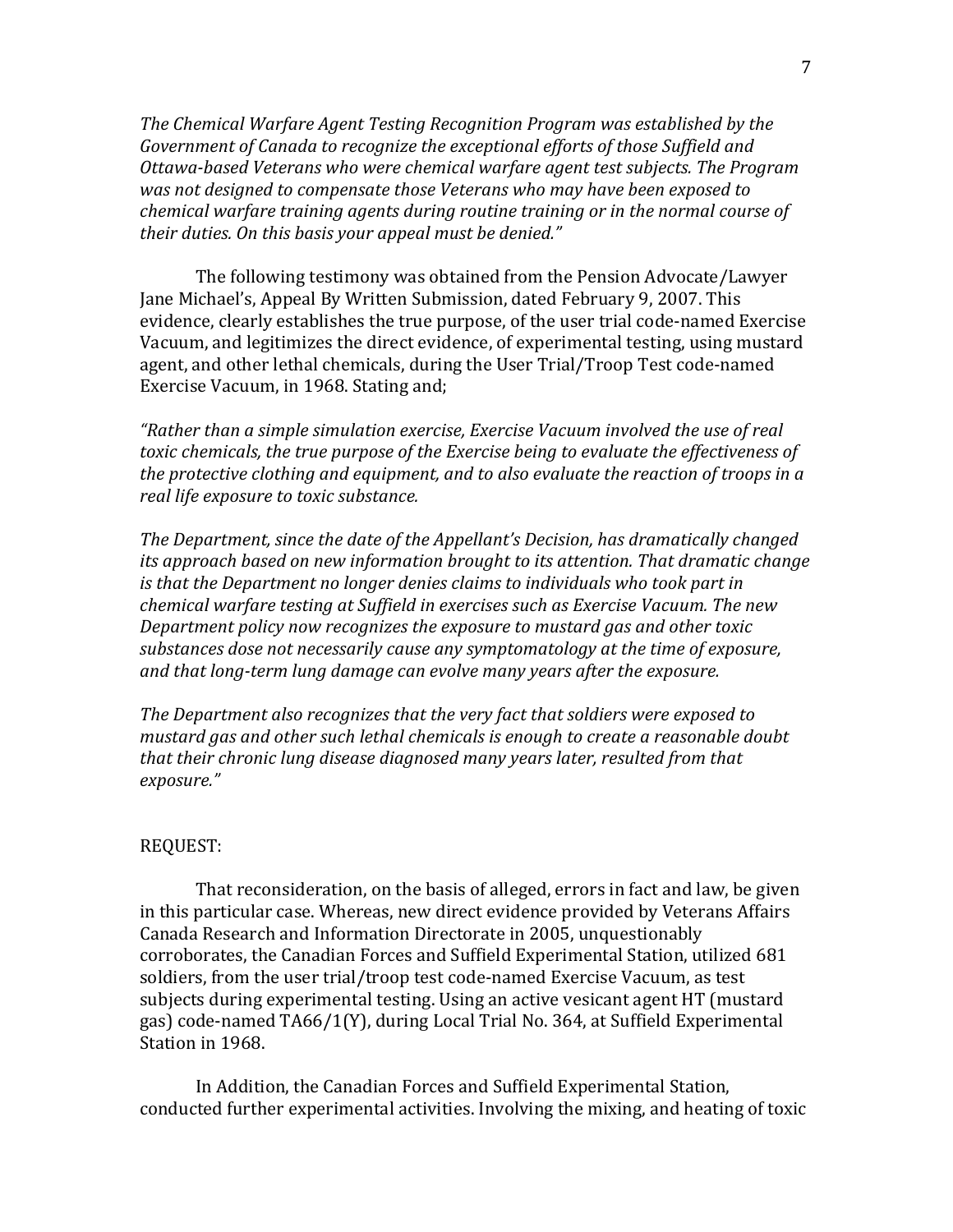chemicals, through "Thermal Exhaust Generators," which directly injected toxic chemicals, into the hot manifold exhaust system of military jeeps. During the combustion or burning process, created other "much more potent and dangerous," toxic vapours and smokes, that were purposely dispersed amongst troops, without prior notification, or consent.

### HISTORY:

*"In 1966, A Company learned a new word – "erythema". It all started when the Defence Research Board people at the Suffield Experimental Station undertook the* development of a new gas for Chemical Warfare (CW) training in the Canadian Armed *Forces. After vears of work, lab test, and experiments, TA66/1 emerged. The new agent is designed to produce a sunburn-like reaction, known to medical types as erythema on the skin of people who are contaminated.* 

*By* the fall of 1966, it was ready except for one thing: it had to be tested on troops under tactical conditions. We were to be the guinea pigs for this final test. This brings *up the tale of Exercise Spot Check V and Project Adobe.*

The results of the Spot Check series of trials (1) and Project Adobe (2) led CFHQ to *conclude that chemical warfare protective drills and procedures, provided for the Canadian Armed Forces, as well as certain items of protective equipment, were inadequate. Accordingly, in 1967, CW drills and standing operation procedures (SOPs) were revised and some equipment was declared obsolete."* 

#### Mustard Agent Used During Operation Spot Check:

*"Based* on additional information from our Research Department, the evidence *indicates that you were a participant in the experimental tests known as FE 540 and Operation Spot Check. This evidence indicates that you would have been exposed to Mustard gas, or a similar toxic substance, while in the performance of your military* duties when experimental field-testing was being performed at SES. As current medical research suggests that a causal relationship exists between mustard agent exposure and the development of long-term chronic lung conditions, which can occur many *years following exposure to mustard agents.* 

The Department, therefore, resolves any doubt in your favour and concludes that your *condition of Chronic Obstructive Lung Disease with Small Airway Asthma arose out of your Regular Force service and grants disability pension entitlement under subsection* 21(2) of the Pension Act."

In 1968, the 1<sup>st</sup> Battalion Queen's Own Rifles of Canada, under command of LCol H. C. Pitts MC, CD was directed by 1 Combat Group Calgary, Alberta to partake in the user trial/troop test, code-named Exercise Vacuum. It is considered to be the largest chemical warfare operation, ever taken place in the western hemisphere,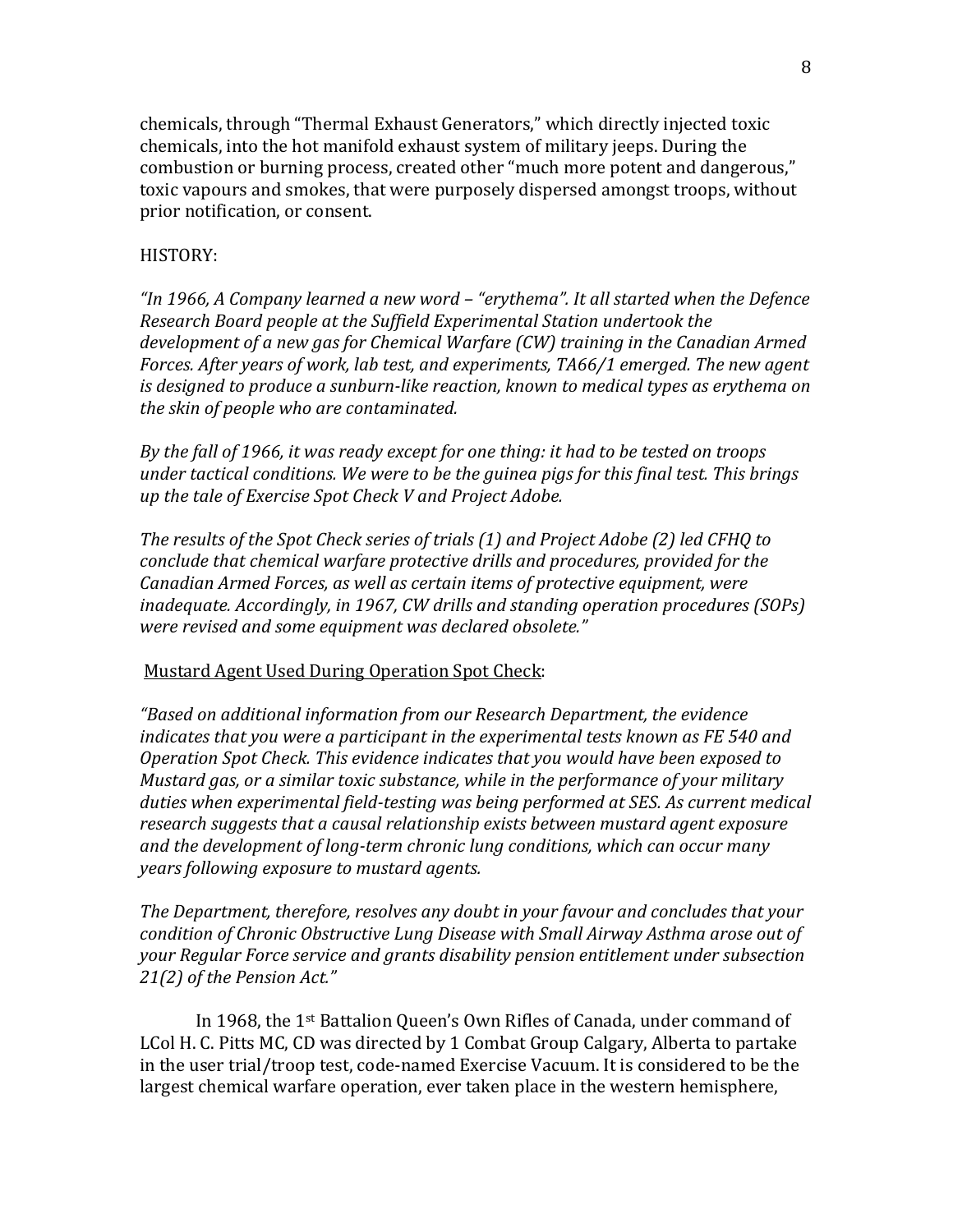using more than 60,000 lbs., or 30 tons of toxic chemicals, at Suffield Experimental Station Ralston, Alberta in 1968.

### Background and Concept of Exercise Vacuum:

"Exercise Vacuum is a code word for the user trial (troop test) conducted at the Defence Research Establishment Suffield (DRES) Ralston, Alberta during the period 17 *September-05 October 1968.*

*Exercise Vacuum in Suffield, Alberta was designed to test Canada's drills and* equipment against chemical attack and also, to determine if we could continue to fight effectively in a chemical warfare environment. The Battalion was considerably reorganized for this concentration, as a British company from the Black Watch and an *American company from 2/61 Infantry Battalion became our B and C Companies.* 

The results of such an exercise would also contribute to the development of new SOPs, as required, indicate deficiencies in new or existing equipment and provide basic data *from* which equipment objectives and requirements could be written. The exercise was *given top priority and an organization under a Project Scientist was set up as shown in Annex A to coordinate the various activities.*

During the special chemical warfare trials, three distinct trials were conducted. One of the trials involved most of the Battalion crawling through a field of mustard gas. The *trial* was a complete success and proved most interesting. CSM Pete Mitchell was very popular with the scientists as he was unfortunate enough to develop a real blister on *his hand.*

DR. W. C. Stewart who was responsible for the general development and testing of *training agents, and through the Surgeon General Canadian Forces, for establishing* safety regulations for their use, and Major A. A. Alexander, Canadian Forces Liaison *Officer. The description provided by DREO of the development of chemical detectors* and overgarments used by the Canadian troops, is also acknowledge.

The documentation clearing the use of these training agents by the Surgeon General is *given in Annex D.* 

The training agent TA66/1(Y) which consisted of 13% of HT (60 parts *492,2'dichlorodiethyl sulphide), 40 parts T724 (2,2'di(8 chloroethylthio) diethyl*  ether)) in DEP (diethyl phthalate) and which was approved for use in Exercise Adobe, was used on one occasion during *Exercise Vacuum.* On completion of Phase 1 all troops *traversed prairie terrain contaminated with the agent to a density of 4 g/m2.* 

*The Agent TA66/1(Y)* for *Vacuum will be prepared by DRES Munitions Group, by methods similar to those used previously in Project Adobe. The concentration of agent HT* will be the same, i.e. 13% HT in solvent DEP. However, instead of Arctic White, 1%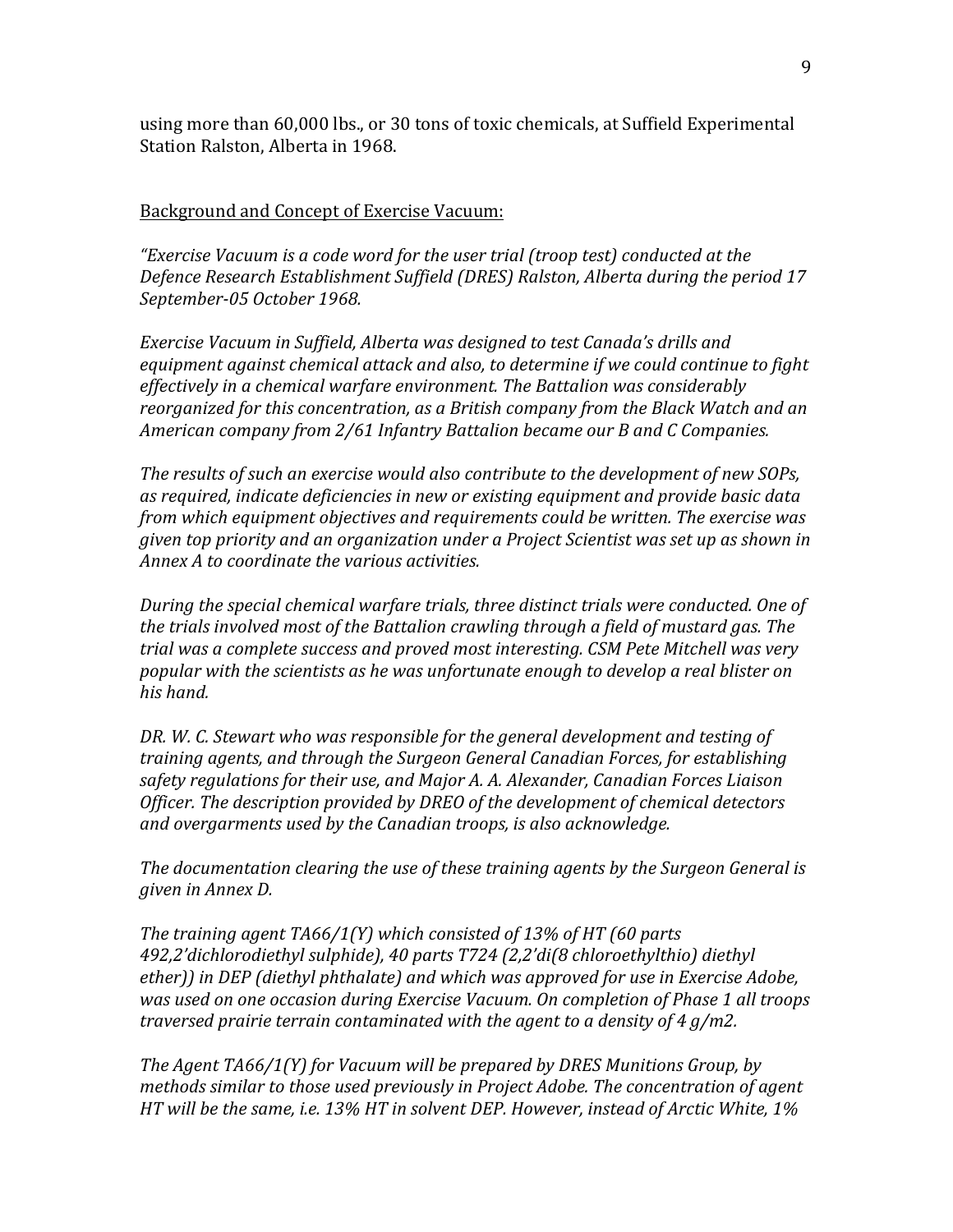of Kiton yellow FF (Ciba Co. Ltd., Dorval, Quebec) will be added as a fluorescent tracer. *This change is made to allow the agent to be distinguishable from common laundry detergent whiteners on ultraviolet examination."* 

### Procedure To Be Used In Local Trial No. 364:

*"The purpose of Local Trial 364 is to provide an area of ground contaminated with a* diluted vesicant agent, for use by the Canadian Forces at the conclusion of the training *phase of Exercise Vacuum.* (Day 7 of Phase 1).

This diluted vesicant agent was used in Project Adobe, to contaminate an area of *ground* in which a military exercise was conducted. The agent imposes a small but real Vapour and contact hazard, which enforces realistic precautions; and also affords a *means of assessing the importance of shortcomings in defensive measures. Knowledge that a physiologically active agent is present provides motivation, which ensures consistent performance of anti-gas drills.*

The military exercise will be planned separately, within the restrictions imposed by the necessary safety precautions. The agent TA66/1(Y) for Vacuum will be prepared by **DRES Munitions Group, by methods similar to those used previously in Project Adobe.** The concentration of agent HT will be the same, *i. e.* 13% HT in the solvent DEP. After the agent is mixed, some additional assurance that the material is in fact of the specified identity and concentration is required for safety, before troops are exposed to *it.* A chemical analysis of a sample of the bulk material should be completed to the satisfaction of H/Munitions before the agent is used.

The area to be used for the trial will be that used in Project Adobe, *i. e.*, within the "mile square" on the DRES range. The areas to be contaminated within the mile square will be selected, and marked, prior to the exercise. Two areas, each approximately 500 *meters square, will be contaminated by means of agricultural sprayers, to a ground contaminations density of 4 grams/m2.*

For safety, troops to be exposed to this agent will be trained in Defence against Vapour and pickup of liquid, and in personal decontamination. They will also receive a special *briefing* on the danger of the agent to the eyes."

As previously stated, the Canadian Forces and Suffield Experimental Station in  $1968$ , utilized participants from the user trial/troop test code-named Exercise Vacuum, in further experimental activities, as unwitting test subjects.

The totality and toxicities, causal to these unproven experimental activities, have never been revealed to veterans, nor were they considered previously, during the review process, in support of veterans Regular Force service claims. Of being exposed to dangerous toxic substances, while participating in the user trial Vacuum.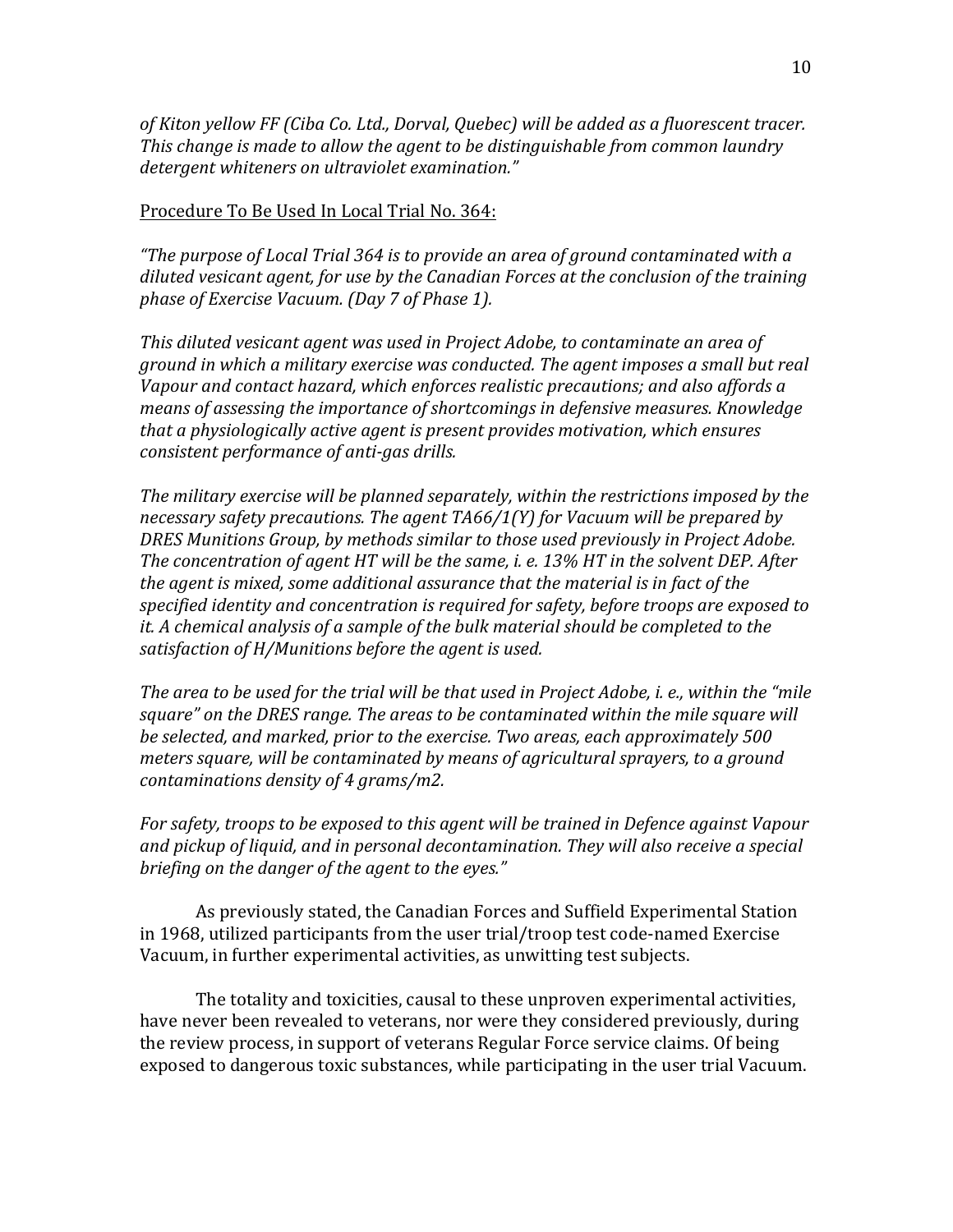#### Chemicals Mixed And Heated Into Toxic Vapour & Smoke:

| Military Code-names. | Actual Chemicals.                                   |
|----------------------|-----------------------------------------------------|
| <i>TAHC:</i>         | 10% CS in TBP - Liquid and Vapour                   |
| <i>TAME:</i>         | 5% CS in methylene chloride (MeC12) Vapour          |
| TAPU:                | Butylmercaptan in methylene chloride (MeC12) Vapour |
| TAAA:                | Amyl Acetate in methylene chloride (MeC12) Vapour   |

My personal research, only pertains to the toxic chemicals 'O Chlorobenzylidene Malononitrile' (commonly known as "CS"), and 'Methylene Chloride' (commonly known as "MeC12"), which were mixed and heated into dangerous, toxic vapours and smokes, by the Canadian Forces and Suffield Experimental Station, throughout the user trial code-named Exercise Vacuum in 1968.

Taken From Mr. Eric R. Larsen, Ph. D. (Declaration) [CTRL] Brown v. The United States: Waco & Cyanide (fed) Dated October 31, 1999

Mr. Eric R. Larsen, Ph. D., was asked to render an opinion on the probable effects of the gas injections, into the Davidian residence at Mt. Carmel, outside Waco Texas stating, and;

"CS is a high-melting flammable solid (dust) whose sole use is as a "tear gas." Its effects are not limited to eye irritation and tearing, however. At 1-5 parts per million it produces eye irritation and a copious flow of tears. At concentration of 12-20 ppm it attacks the respiratory tract and causes difficulty in breathing. In the respiratory tract or on moist skin it causes a chemical burn similar to sunburn and can be classed as a *vesicant, similar to "mustard gas."*

The CS was introduced dissolved in methylene chloride. MeC12 is a small, highly volatile chlorinated hydrocarbon commonly used as a solvent. This compound is *flammable in a Vapour concentration greater than 12-14%; it is generally considered* nonflammable so long as it is used in well-ventilated areas or in open air. Like all small *oil soluble compounds inhalation of its Vapour's causes "narcosis" or what is commonly called "anesthesia".*

The narcotic effects of MeC12 would follow similar patterns. Anyone caught in the spray *itself* would experience tachycardia and possibly cardiac arrest. MeC12 is known to sensitize the heart, particularly if the person is already under stress or fearful. The *MeC12, being a potent anesthetic agent, would tend to alleviate the pain as narcosis* set in and the brain began to shut down. In lay terms, MeC12 is a very potent, fast – *acting inhalation general anesthesia- agent nearly on a par with Halothane, the most* potent agent currently used in surgical anesthesia.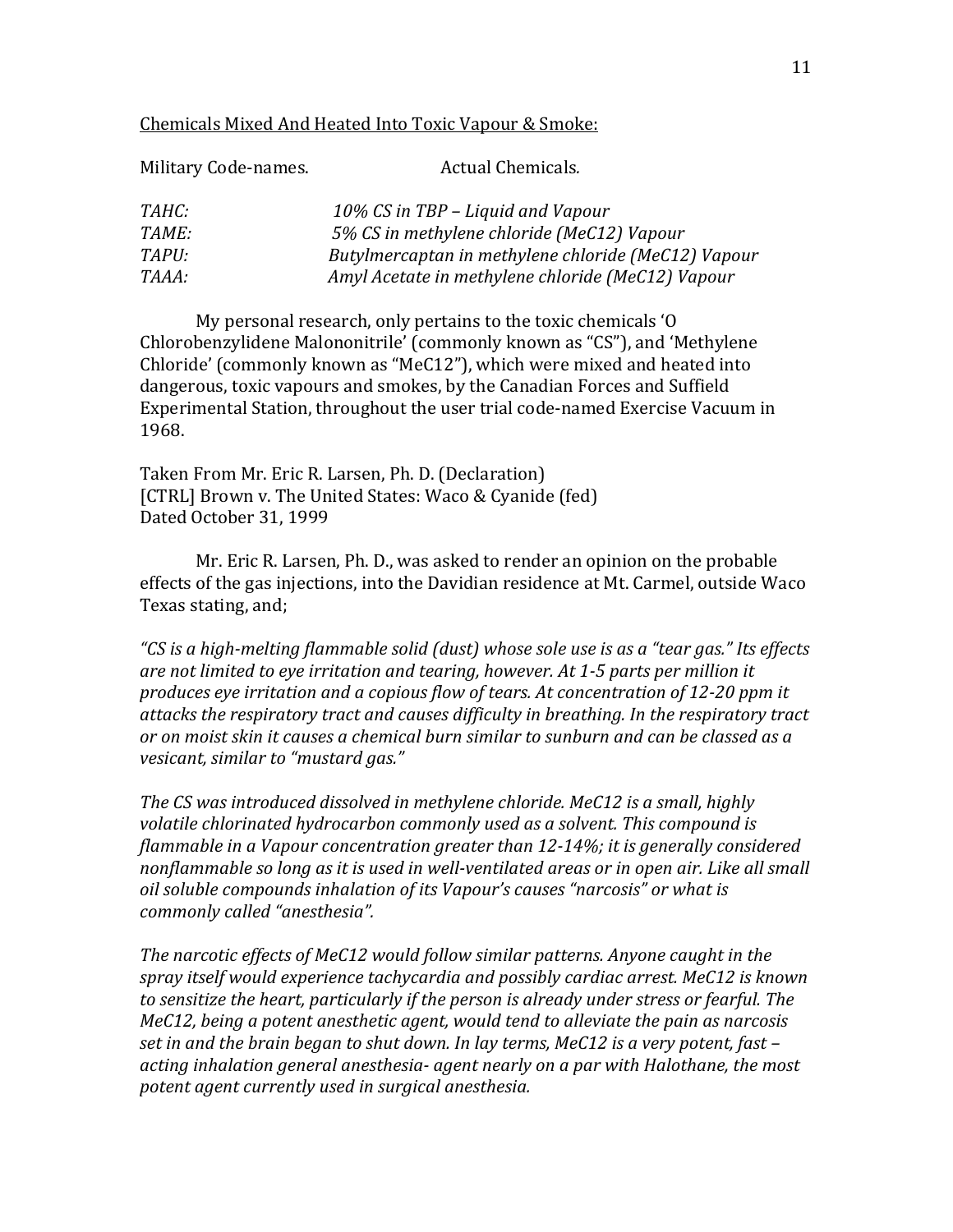*During combustion, both chemicals involved produce toxic smoke. CS generates* Hydrogen Cyanide, while MeC12 generates Hydrogen Chloride and Chlorine. Both give *copious amounts of carbon monoxide. The manufacturers of these materials warn of* risks of toxicity and fire in their MSDS's." BREIF HISTORY OF MY SERVICE:

In 1966, I was a member of the Queen's Own Rifles Depot, located at CFB Currie Barracks Calgary, Alberta. In order to complete my formal military basic training. The 2<sup>nd</sup> Battalion Queen's Own Rifles of Canada was also based at CFB Currie Barracks. On a Friday morning in 1966, both Depot trainees, and Regular Force Battalion members, were formed on their respective sides of the parade square, for the Commanding Officer's Friday morning inspection.

At the conclusion of the Commanding Officer's parade, LCol Anderson stated A- Company, would be participating in Project Adobe, at Suffield Experimental Station Ralston, Alberta. On completion of my basic military training, I remained with the 2<sup>nd</sup> Battalion Queen's Own Rifles of Canada, at CFB Currie Barracks Calgary, Alberta. Later serving in a Special Duty Area (Cyprus) in 1967, after which I was posted to the 1st Battalion Queen's Own Rifles of Canada, located in Victoria B.C.

In 1968, LCol H. C. Pitts MC, CD commanding officer, of the  $1<sup>st</sup>$  Battalion Queen's Own Rifles of Canada, informed the Battalion of its up coming participation in Exercise Vacuum, at Suffield Experimental Station Ralston, Alberta from September 17, until October 05 1968, in which I participated.

In 1970, I again served in a Special Duty Area (Cyprus), with the  $1<sup>st</sup>$  Battalion Queen's Own Rifles of Canada. Shortly thereafter, the Canadian Government completely disbanded, the Oueen's Own Rifles of Canada. I however, remained at CFB Work Point Barracks, Victoria British Columbia, after re-badging to the 3<sup>rd</sup> Battalion PPCLI. In 1990, I was medically released from the Canadian Forces, under the direction of the Canadian Forces Surgeon General.

## NEW EVIDENCE:

Participants of the user trial code-named Exercise Vacuum, were previously refused the *ex-gratia* payment, recognition as test subjects, and pension disability benefits on the following basis. The Government of Canada, and Department of National Defence, in error of fact and law, asserted incorrectly through correspondence, the user trial code-named Exercise Vacuum, was stated to be and;

"It is considered to be a training event, specifically because, there were no chemical warfare agents tested, nor were soldiers used as human subjects, in any experiment *using chemical warfare agents, during the course of the Exercise."* 

Direct evidence from the Suffield Report No. 250, however repudiates the term training event, used to describe Vacuum, stating and;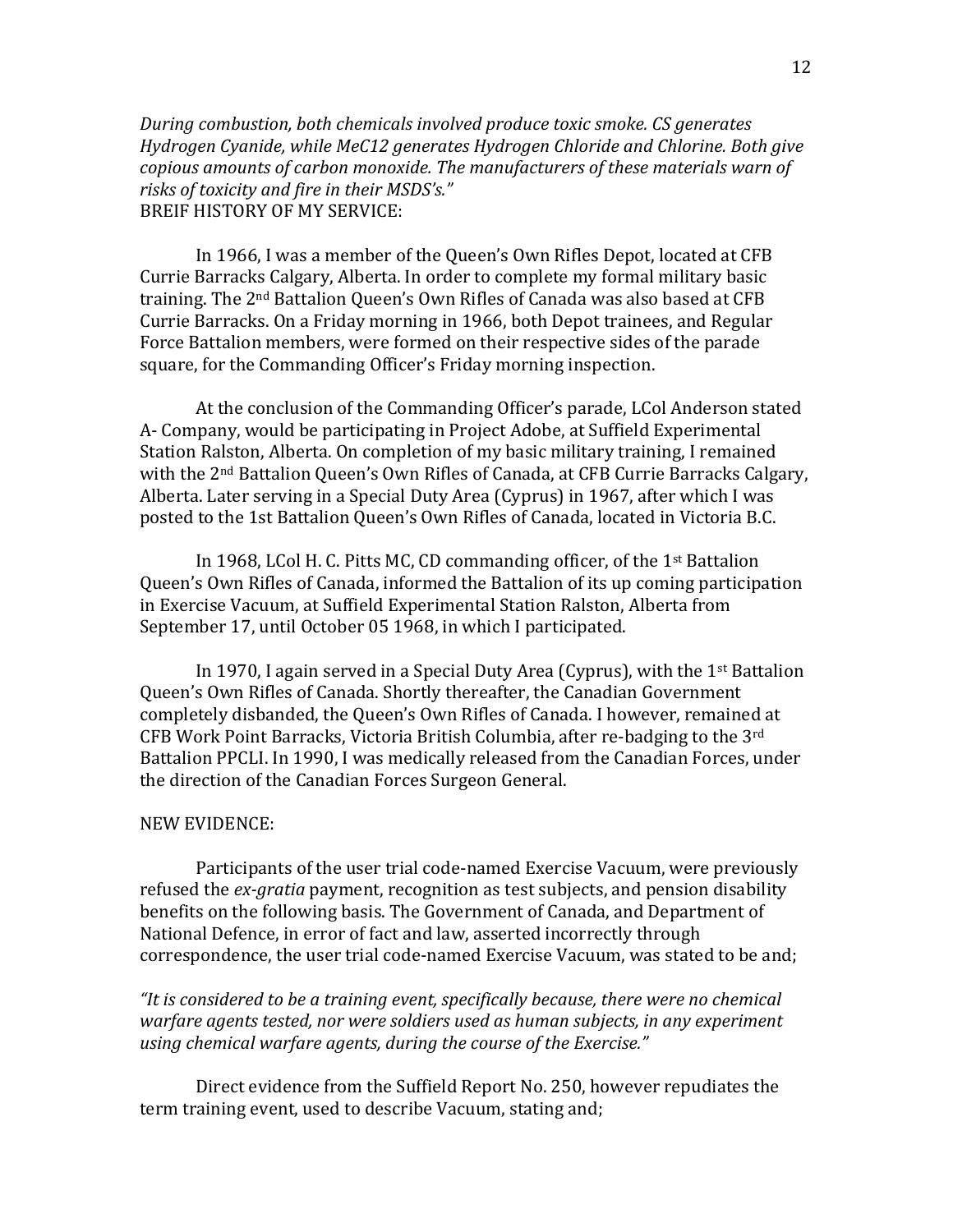*"These exercises were not exercises by definition, according to the draft glossary of terms for OR workers, since their purpose was not training, although training was one* of the several beneficial by-products. They were of two types. The first, which by definition comprised a Field Experiment and consist of a series of studies referred to as *the SPOT CHECK series, were designed by the staff of DRES, with military input, to identify* and quantitate the significant hazards that exist for troops operating in the *chemical environment produced by spray attacks. They were carried out in the type of bush terrain shown in Figure 1.*

*The second, consisting of two troop or user trials called Adobe and Vacuum, were* designed by the Canadian Forces, with DRES assistance, to define the practicability of the Defensive procedures developed to counteract chemical hazards. They were *carried out on the open prairie of the DRES range area."* 

June 30, 2005 *- Director Casualty Support and Administration, "please note that* TA66/1(Y) was tested on Project Adobe and therefore test subjects who partook in *Adobe are deemed to be eligible to receive the ex-gratia payment."* 

June 2005 - "Based on additional information from our Veterans Affairs Canada *Research and Information Directorate, the evidence indicates that you could have been*  exposed to mustard gas or a similar agent, while in the performance of your military duties when experimental testing was being performed at Suffield Experimental Station, while participating in Exercise Vacuum during your Regular Force service."

July 2005 *– "Veterans Affairs Canada Research and Information Directorate, the Department acknowledges your participation in Exercise Vacuum at the Defence Research Experimental Suffield in 1968. This information indicates that you may have been exposed to mustard agents."*

August 29, 2005 *-* The Honorable Gary V. Lunn, LL.B., M.P. Saanich –Gulf Islands, to the Honourable Bill Graham Minister of National Defence. *"The exercise which took* place in 1968 under the name "Exercise Vacuum", exposed soldiers to a variety of toxins, including mustard gas, that had been diluted in diethyl phosphate. It is clear *that mustard gas is a chemical warfare agent, and any exposure as a result of military* service should be treaded with seriousness, regardless of the circumstances of that *exposure.* 

How does his exposure differ from that suffered by participants in the testing program in terms of severity? What assurances existed based on earlier knowledge of the effects of mustard gas that the dosage used in Exercise Vacuum, would not result in serious *illness or long-term disability?"*

November 20, 2005 - The Director Casualty Support and Administration, "there is no *doubt* that the troops participating were contaminated during the course of the *training exercise, as this would represent the reality of chemical warfare."*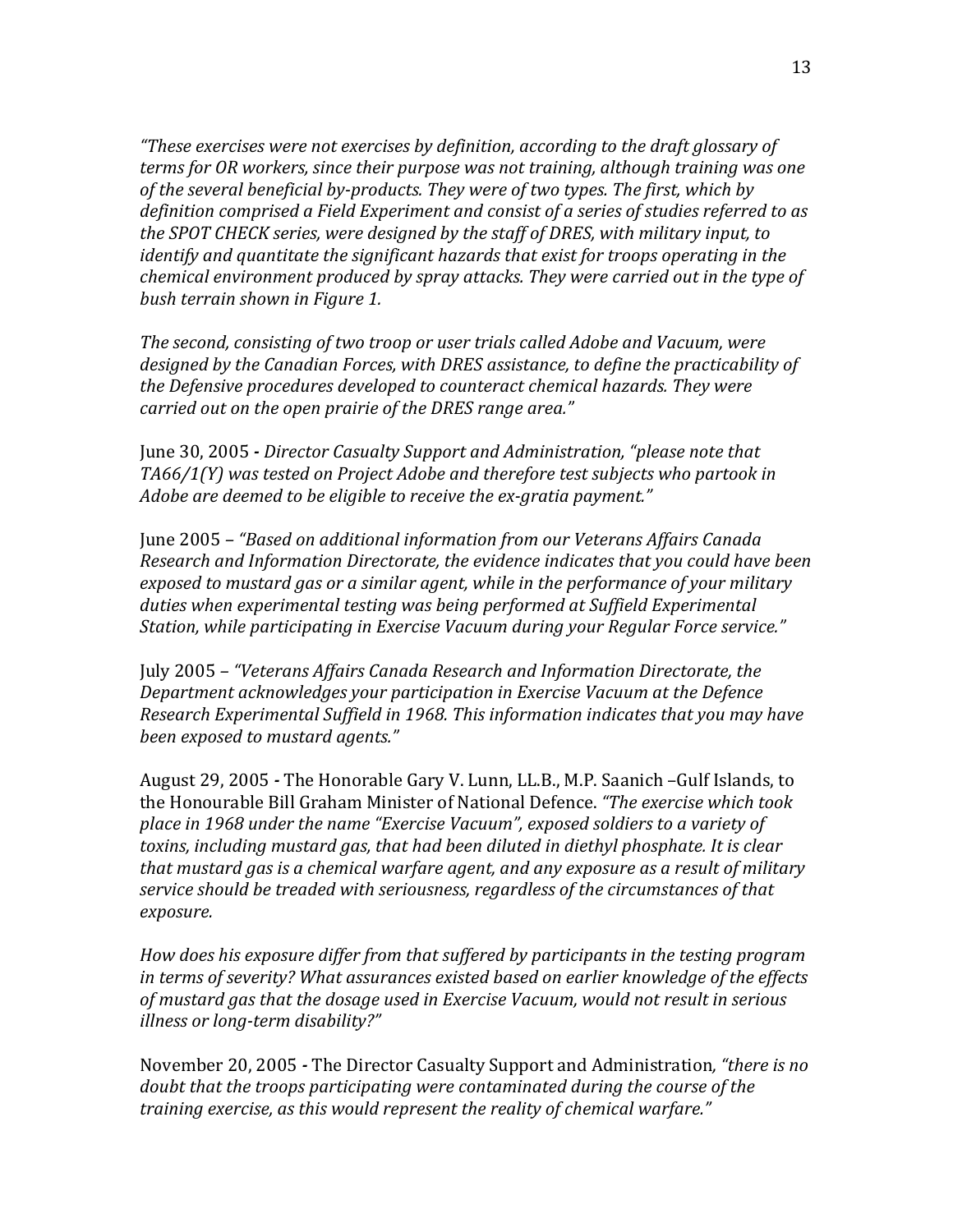February 9, 2007 - The Pension Advocate/Lawyer Jane Michael states," *in addition* to all of the evidence and arguments concerning what really was involved in Exercise Vacuum, which can now be stated without question, based on the extensive report submitted to the Board that rather than a simple simulation exercise. Exercise Vacuum *involved the use of real toxic chemicals, the true purpose of the Exercise being to* evaluate the effectiveness of the protective clothing and equipment, and to also *evaluate the reaction of troops in a real life exposure to toxic substances.* 

At the time, the toxic nature of many of the chemicals used was significantly *underestimated, and that is verified in the attached updated report from the Department of National Defence (EA-C4)* which lists the training agents (p. 3 of report) used in Exercise Vacuum and provides toxicity assessment done in 1968, at the time of the Exercise, and an updated toxicity assessment in 1999. The Board will note without question that the toxic effects of the majority of these chemicals were found in *1999* to be much more potent and dangerous than what they were thought to be when *used in Exercise Vacuum in 1968.*

*The new Department policy now recognizes that exposure to Mustard gas and other toxic* substances does not necessarily cause any symptomatology at the time of the exposure, and that long-term lung damage can evolve many years after that exposure. The Department also recognizes that the very fact that soldiers were exposed to mustard gas and other such lethal chemicals is enough to create a reasonable doubt that their chronic lung disease diagnosed many years later resulted from that *exposure.*

*The Appeal Board cannot ignore this radical change in approach and policy, and the* Appeal Board cannot allow the injustice and the unfairness to continue to be perpetrated for individuals such as the Appellant who had the unfortunate timing of having applied for their Disability Pensions prior to the Department obtaining critical *information* which would have no doubt resulted in a favourable decision had the *Department had that information prior to adjudicating their claim.* 

It is our submission that the Board not only has the authority, but it indeed has the *obligation, both legally and morally, to give full weight to the change in Departmental* policy and to apply that policy to the Appellant's claim and award him full pension in the same manner as the three individuals brought to the Board's attention received *favourable rulings. The Board also should be aware that these are but three examples that have come to the Bureau's attention, and there are no doubt many other individuals* whose claims have come forward since the Department acquired the new *information."*

### ERRORS IN FACT and LAW:

It is a breach of procedural fairness, for the Government of Canada, and the Department of National Defence, to invent an understanding, or to arrive at that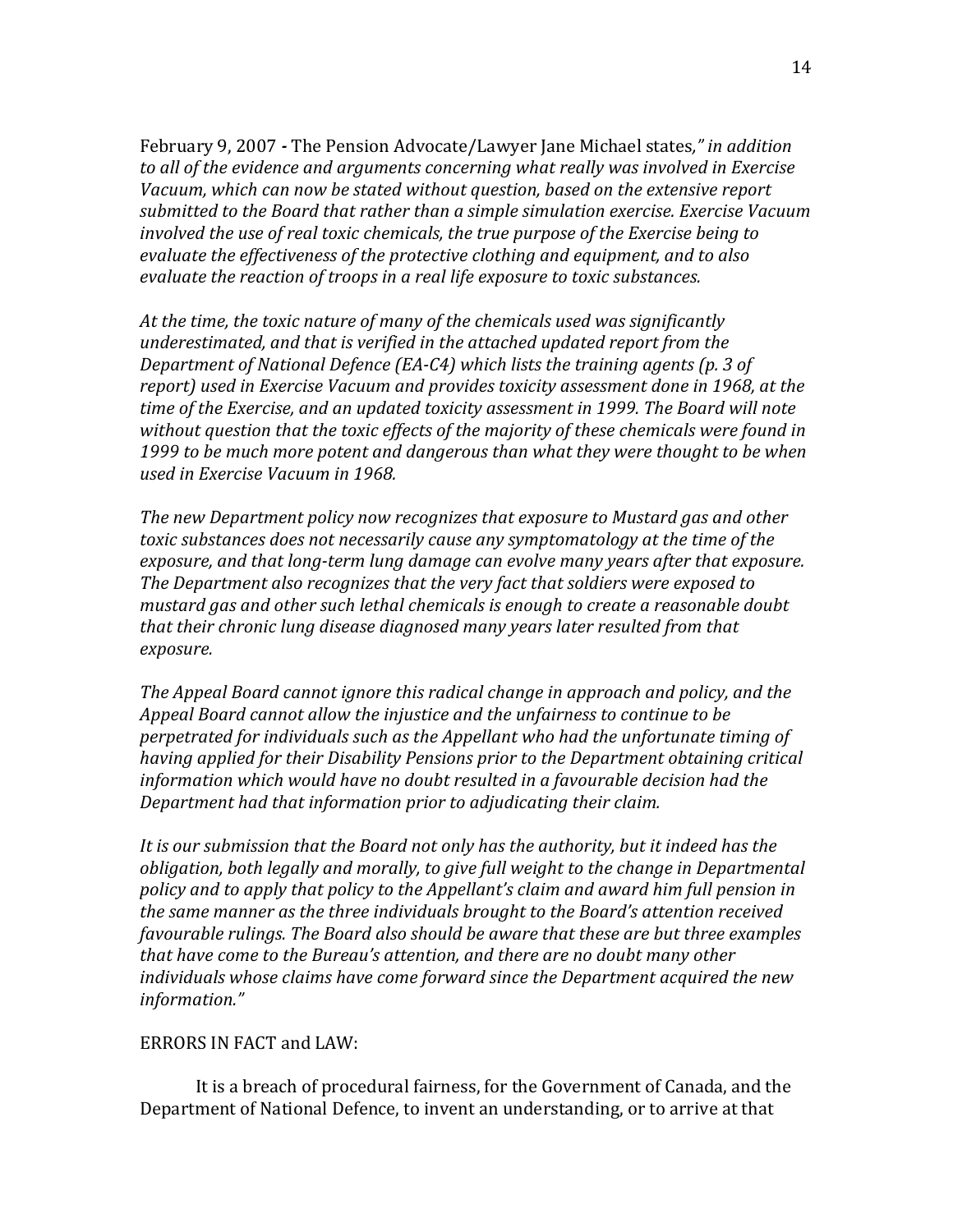understanding without qualification, and to rely on that unexplained understanding, without at least some basis and expertise, for that understanding. The Government, and the Department of National Defence's, understanding in this case, are clearly in discord with other literature, relied on by Veterans Affairs Canada Research and Information Directorate, Bureau of Pension Advocates, and Adjudicators, as noted in the Disability Pension Entitlement claims, presented in this grievance.

In this regard, the Canadian Government and Department of National Defence, relied on understandings from unstated evidence, that the user trial codenamed Exercise Vacuum, did not utilized soldiers in any experimental testing, using mustard agent, code-named  $T\frac{A66}{1}$ (Y). Moreover, allegedly erred in fact and law, by misusing the term training agent, to diminish the toxic effects of an active chemical warfare agent, HT (mustard gas) and other toxic chemicals, identified in 1999, as being much more potent and dangerous, in the updated 1999 toxicity assessment.

July 19, 2005 - Dear Mr. Towers – "Your Chemical Warfare Agent Testing Recognition *Program application form has been reviewed; unfortunately, the service you have claimed does not meet the criteria for the award of an ex-gratia payment under this* program's guidelines. This office has noted the information that you sent in regards to *Exercise Vacuum.*

*On your application you have stated that you served in Suffield in 1968 and it is* demonstrated on your Unit Employment Record that you participated on Exercise Vacuum as a member of the 1<sup>st</sup> Battalion, The Queen's Own Rifles of Canada. While this exercise took place at the Defence Research Establishment Suffield from 16 September to 06 October 1968, overall it is deemed to be a training event and not a field trial of *chemical* warfare agents. Exercise participants (including umpires, observers and recorders) are therefore, not judged to be chemical warfare agent test subjects."

March 2005 *-* Director Casualty Support and Administration, "the comments on *exercise Vacuum that you put forward in your letter are acknowledged. However, it should be noted that according to information provided by Defence R&D Canada, the only chemical warfare agent used during Exercise Vacuum, was mustard gas, TA66/1(Y), and it was diluted so that it could be safely used as a training agent.* 

As the Program Manager stated in the letter dated 11 January 2005, Exercise Vacuum was a training event and not a field trial of chemical warfare agents. As long as safety precautions are in place-as was the case on Exercise Vacuum-training should involve no more risk to the subjects than what can be reasonably expected in the exercise of *their* profession. Participants of Exercise Vacuum therefore, are not deemed to be *chemical warfare agent test subjects. On this basis your appeal must be denied."* 

June 30, 2005 - the Director Casualty Support and Administration, "because chemical warfare agents were not tested, Exercise Vacuum is therefore deemed to be a training *event.* Participants (including umpires, observers and recorders) of Exercise Vacuum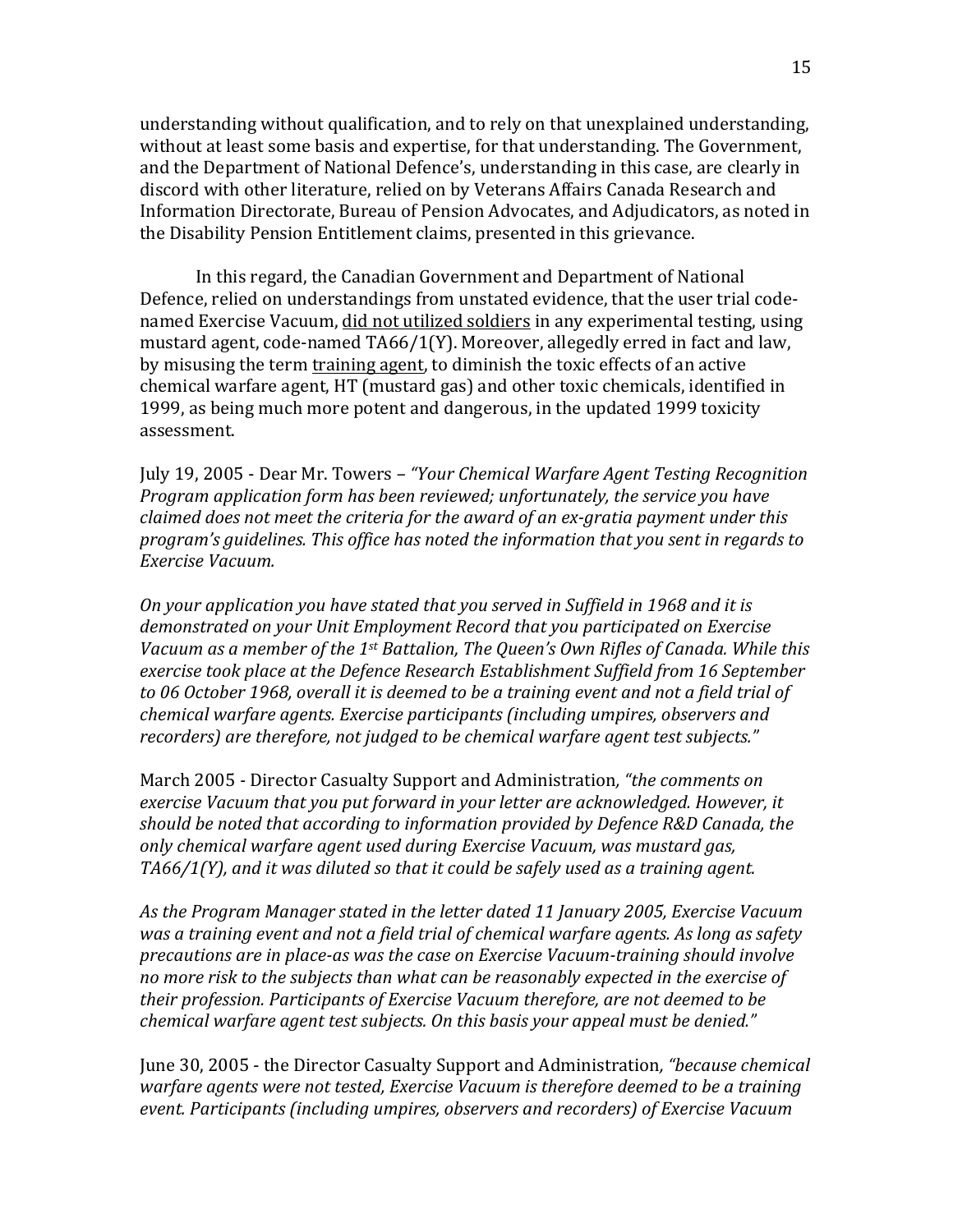are not considered to be chemical warfare agent test subjects. On this basis your *appeal must be denied.*

*While your military service is highly regarded, the Chemical Warfare Agent Testing* Recognition Program was established by the Government of Canada to acknowledge the exceptional service of Suffield and Ottawa-based chemical warfare agent test subjects only, and not to compensate all Veterans who may have been exposed to *chemical* warfare agents."

November 20, 2005 - The Director Casualty Support and Administration, "the situation in which the troops crawled across a field contaminated with the chemical *warfare training agent, TA66/1(Y), meets the definition of training.* 

*There* is no doubt that the troops participating were contaminated during the course of the training exercise, as this would represent the reality of chemical warfare. Under these conditions, and to meet the aims of the exercise that included "test, evaluate and develop chemical warfare drills and procedures" it was essential that all participants properly observe the correct methods of wearing protective equipment and conduct *through decontamination procedures regardless of the fact that the training agents* used would not normally cause any long-term ill effects.

*By* the time that Exercise Vacuum took place, training agent TA66/1(Y) was proven to be a safe and effective training agent and its use in the context of a training exercise *did not present a risk."*

November 23, 2005 - The Assistant Deputy Minister (Human Resources-Military), "at no time during any phase of this exercise were chemical warfare agents used for experimental purposes. Some soldiers, dressed in full protective gear, crawling through a field contaminated with TA66/1(Y) a 13% solution of mustard gas dissolved in diethyl phthalate to which a fluorescent dye had been added). TA66/1(Y) was used for *the purpose of instilling confidence in the troops with respect to their equipment and battle drills."*

#### SUMMARIZE:

Veterans Affairs Canada Research and Information Directorate, Veterans Affairs Canada, Bureau of Pension Advocates, and Adjudicators have legitimately established the following and;

*"The evidence indicates you could have been exposed to mustard agent, or a similar agent,* while in the performance of military duties, when experimental testing was being performed at Suffield Experimental Station, during Exercise Vacuum in 1968."

Fact, once again neither medical, scientific, or the above mentioned federal agencies, endorsed or supported, the Canadian Government's, or Department of National Defence's claims, that a 13% solution of the active vesicant agent HT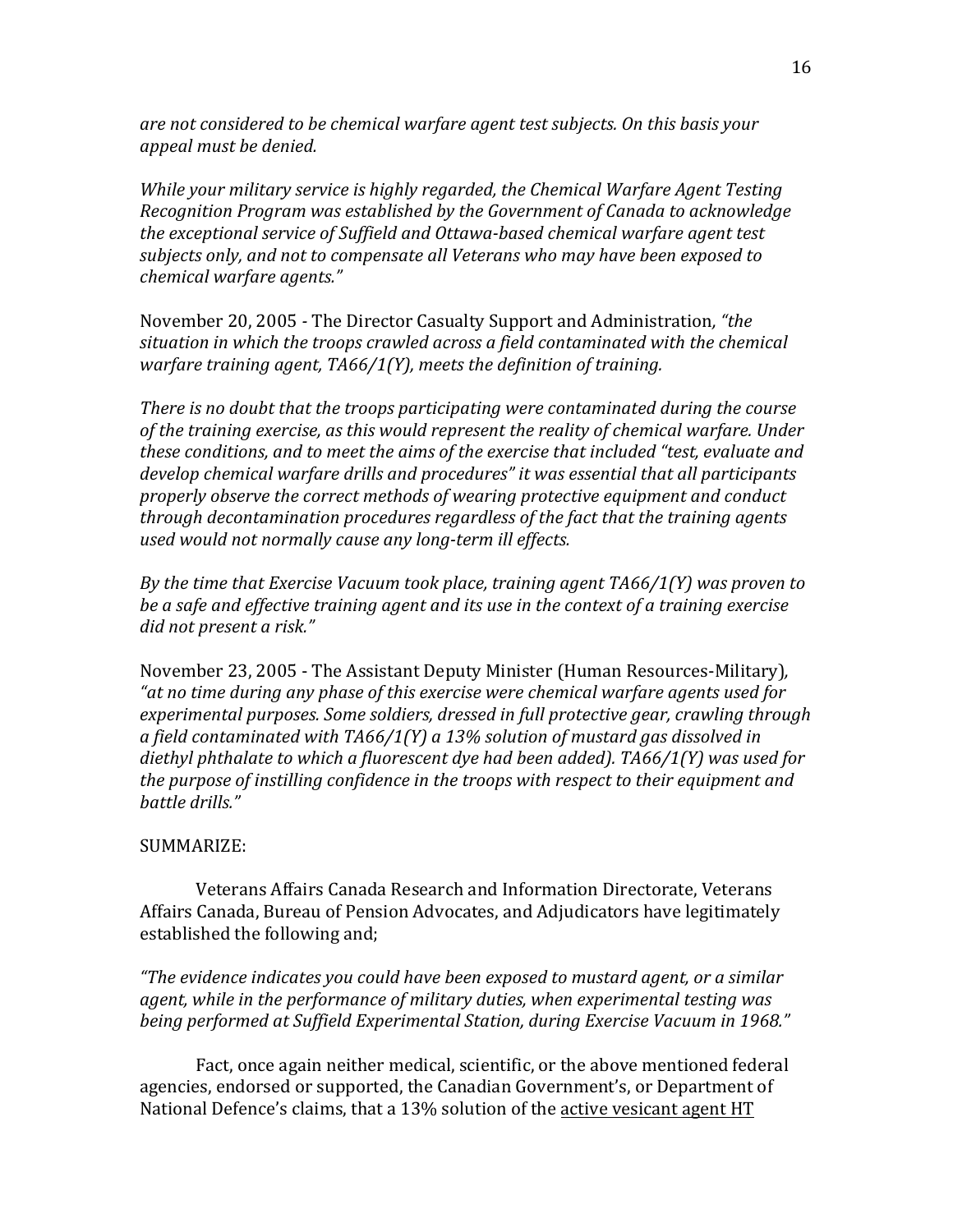(mustard gas), mixed in the solvent DEP, code-named  $T\text{A}66/1(Y)$ , was proven to be a safe training agent.

The Research Directorate's 2005 direct evidence, as noted in Disability Pension Entitlement Decisions, presented in this grievance, legitimately concedes experimental testing, using mustard agent, took place during Exercise Vacuum, at Suffield Experimental Station in 1968.

Department of National Defence, and Canadian Governments lack of candor regarding the official findings of the updated 1999 toxicity assessment, and the Research Directorate's, direct evidence of 2005, speaks volumes as to the lack of integrity of the review process. The Department of National Defence is directly responsible for utilizing 681 soldiers from Vacuum, as test subjects, during experimental testing, using mustard agent, and other lethal chemicals, during Local Trial No. 364, and the user trial/troop test code-named Exercise Vacuum, at Suffield Experimental Station Ralston, Alberta in 1968.

The alleged errors in fact and law, and the *inadvertence* of direct evidence, by the Department of National Defence, and Government of Canada throughout 2004/2006, are causal to the impediment of Vacuum veterans, being denied legitimate recognition as test subjects, compensation by way of an *ex-gratia* payment, and pension disability benefits. After being utilized by the Canadian Forces, in Chemical Testing Experiments using mustard agent, and other lethal agents, at Suffield Experimental Station Ralston, Alberta in 1968.

## NATIONAL DEFENCE STATEMENT:

*"This initiative is all about recognition for Canada's chemical test veterans and the* payment is only one form of recognition among the two others, that being pension disability benefits if they are entitled to them and finally the aspect of recognition and *payment.* 

To qualify you must meet the following simple criteria, you must have served as a *member of the Canadian military and volunteered to be a human test subject in* chemical warfare experiments at Suffield, Alberta from 1941 to the mid 1970s."

## VETERANS AFFAIRS CANADA STATEMENT:

*"The Department of Veterans Affairs Canada, also recognizes that the very fact the soldiers were exposed to Mustard gas and other such lethal chemicals, is enough to create a reasonable doubt that their chronic lung disease diagnosed many years later resulted from that exposure."*